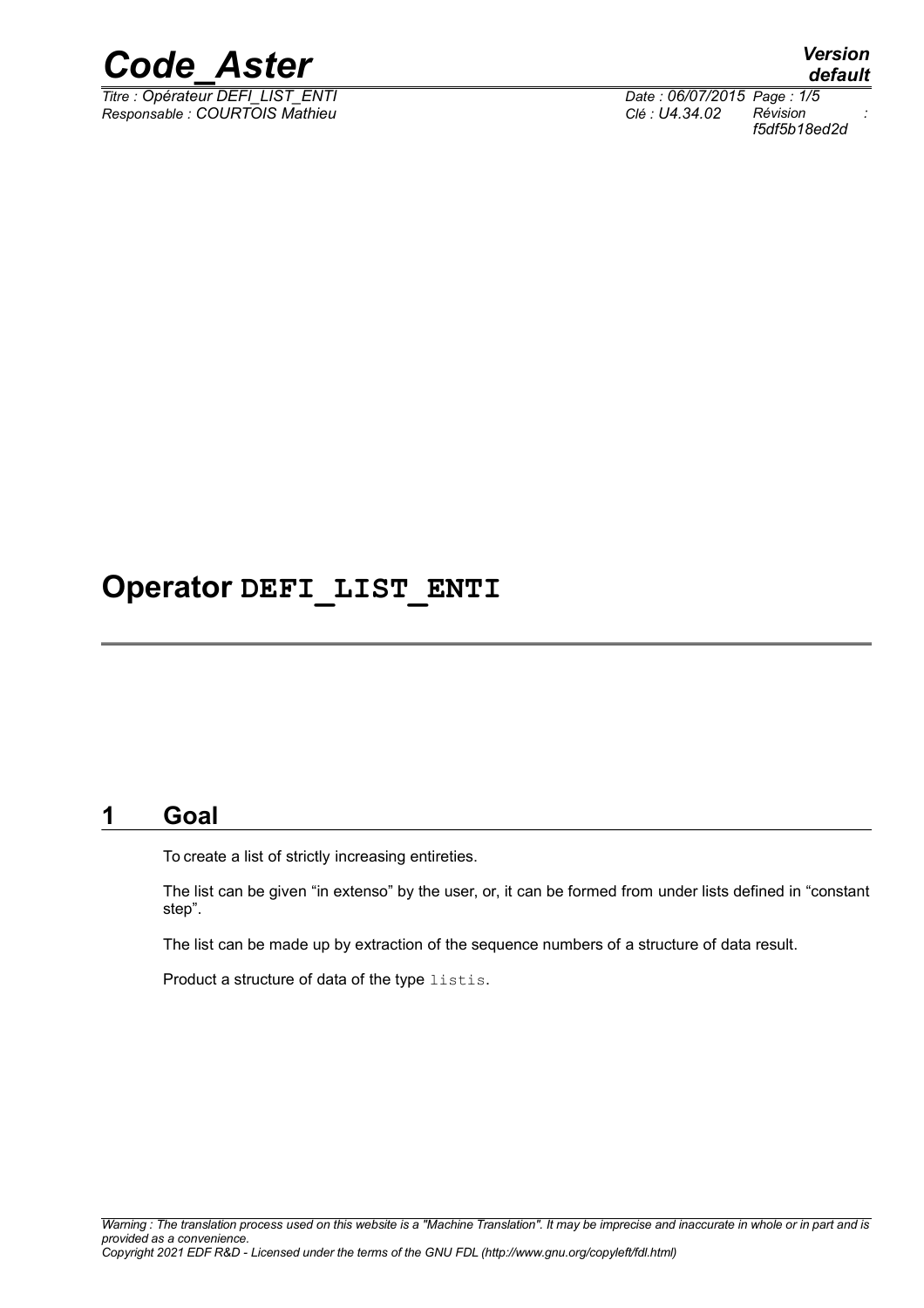## *Code\_Aster Version*

*Titre : Opérateur DEFI\_LIST\_ENTI Date : 06/07/2015 Page : 2/5 Responsable : COURTOIS Mathieu Clé : U4.34.02 Révision :*

*default f5df5b18ed2d*

## **2 Syntax**

```
Li [listis] = DEFI_LIST_ENTI
  ( ♦ APERTURERATION= / 'CHALLENGE',
  [DEFECT]
                     / 'NUMÉRIQUE_ORDRE',
        \Diamond INFORMATION = / 1[DEFECT]
                  /2\Diamond TITLE = title , [1 Kn]# If OPERATION = 'CHALLENGE':
        \sqrt{ } \blacklozenge VALLEYE = read ,
  [1_1]/ \rightarrow OFGOAL = deb. , [I]
        \sqrt{6} INTERVALLE = (F (\rightarrow JUSQUA = yew, [I]
                                   / NAMEBRE = in , [I]
                                   / NOT = ipas, [I]),),
# If OPERATION = 'NUMÉRIQUE ORDRE':
        \triangleleft RESULT = resu, [result]\blacklozenge PARAMETER = resu, \lbrack [KN]
        \blacklozenge I NTERVALLE = (F (
          \bullet VALE = (val1, val2), [R]
                        ), ),
```
)

### **3 Operands**

### **3.1 Definition of a list of entireties**

#### **3.1.1 Operand VALE**

◊ VALE = lily

List of the entireties which will form the structure of data listis result, one can provide any list Python.

#### **3.1.2 Operand BEGINNING**

♦ BEGINNING =

deb. : first entirety of the list to be built.

#### **3.1.3 Keyword INTERVAL**

◊ INTERVAL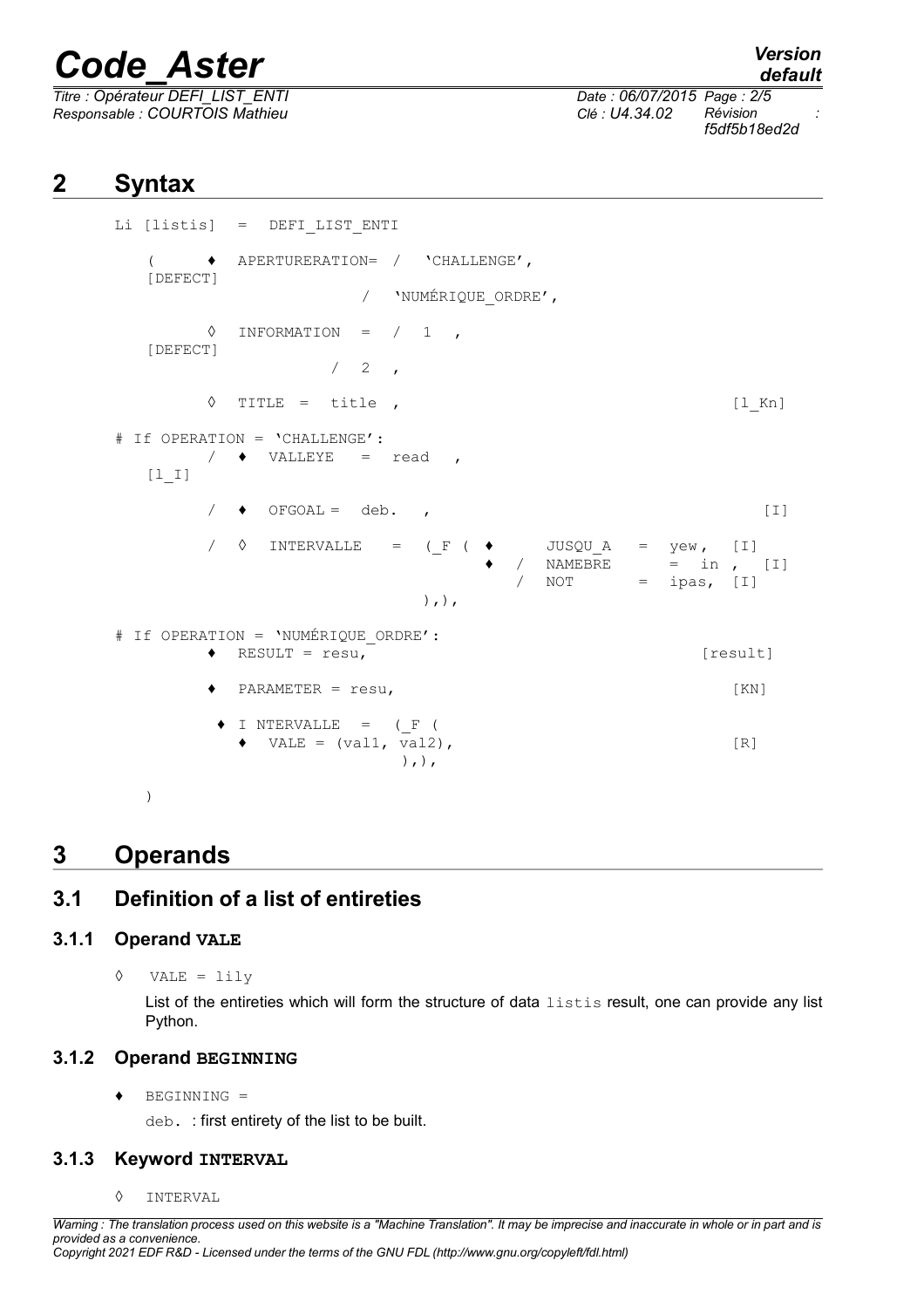## *Code\_Aster Version*

*Titre : Opérateur DEFI\_LIST\_ENTI Date : 06/07/2015 Page : 3/5 Responsable : COURTOIS Mathieu Clé : U4.34.02 Révision :*

*f5df5b18ed2d*

Keyword factor whose each occurrence makes it possible to define an interval at constant step.

#### **3.1.3.1 Operand JUSQU\_A**

 $JUSOU A = vew$ 

yew is the whole end of the interval to be cut out with a constant step.

#### **3.1.3.2 Operand NOT**

 $\bullet$  / NOT = ipas

Pas de division interval.

#### **3.1.3.3 Operand NUMBER**

/ NUMBER = in

Many steps which one wants in the interval.

#### **3.2 Extraction of sequence numbers**

This operation makes it possible to recover in a structure of data result (evol noli exit of STAT/DYNA NON LINE for example) sequence numbers corresponding to certain criteria. The list of the sequence numbers thus obtained can then be used in all the orders having the keyword LIST\_ORDRE.

For the moment, the only programmed criterion is the extraction of a parameter in a given interval.

#### **3.2.1.1 Operand PARAMETER**

Name of the structural parameter of data  $result$  which one wants to extract the value.

#### **3.2.1.2 Keyword factor INTERVALE**

One defines as many occurrences of the keyword factor INTERVAL that one wishes intervals of research. Research is made on the union of these intervals.

 $VALE = (val1, val2)$ 

Definition ofS terminals of each interval to which of which to belong the parameter to be extracted (terminals understood).

#### **3.3 Operand INFORMATION**

◊ INFORMATION = I

Indicate the level of impression of the results of the operator:

1 : no impression,

2 : impression of the list of entireties created.

#### **3.4 Operand TITLE**

◊ TITLE = title

Title attached to the concept produced by this operator [U4.03.01].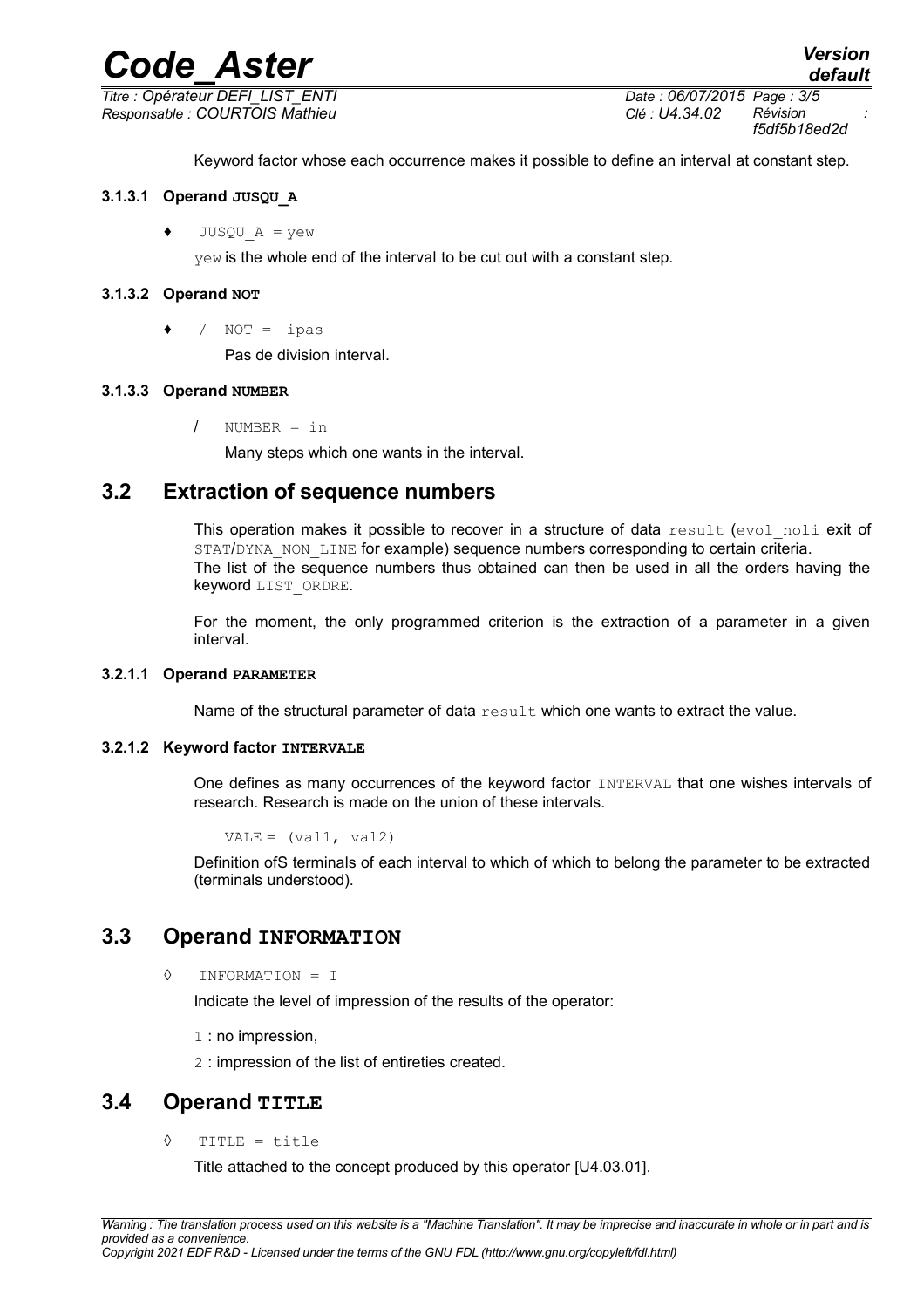# *Code\_Aster Version*

*Titre : Opérateur DEFI\_LIST\_ENTI Date : 06/07/2015 Page : 4/5 Responsable : COURTOIS Mathieu Clé : U4.34.02 Révision :*

## **4 Remarks**

- it is checked that the list is increasing,
- caution: the structure of data of the type  $listis$  cannot be used behind a keyword expecting one 1 I (continuation of entireties written between brackets).

## **5 Examples**

#### **5.1 Case OPERATION = 'CHALLENGE'**

To build the list of entireties to constant step:



To build the list of entireties with two values different from the step:

| $1 2 3 4 5$                               | 10<br>15                   |                                                                                                                              |
|-------------------------------------------|----------------------------|------------------------------------------------------------------------------------------------------------------------------|
| $listi = DEFI LIST ENTI$ ( BEGINNING = 1, | $INTERVAL = (F (JUSQU_A =$ | 5 <sub>1</sub><br>$1, \cdot)$ ,<br>$NOT =$<br>$\text{F}$ ( $\text{JUSQU}_A = 15$ ,<br>5, ),<br>$NOT =$                       |
| or                                        |                            |                                                                                                                              |
| $listi = DEFI LIST ENTI$ ( BEGINNING = 1, | $INTERVAL = (F (JUSQU A =$ | 5 <sub>1</sub><br>$4, \cdot \cdot$<br>$NUMBER =$<br>$F$ ( $JUSQU_A =$<br>15,<br>$2, \rightarrow, \rightarrow,$<br>$NUMBER =$ |

or, from object does not import lists Python:

listi = DEFI LIST ENTI ( VALE = arranges (10) ,)

#### **5.2 Case OPERATION = 'NUMÉRIQUE\_ORDRE'**

lnuor = DEFI\_LIST\_ENTI (OPERATION=' NUMÉRIQUE\_ORDRE', RESULTAT=DEPLTRAN, PARAMETRE=' INST', INTERVALLE= (  $F$  (VALE=  $(1.36, 1.37))$ ,  $\overline{F}$  (VALE= (1.45, 1.46)),  $\left( \begin{array}{c} \cdot \\ \cdot \end{array} \right)$ 

*Warning : The translation process used on this website is a "Machine Translation". It may be imprecise and inaccurate in whole or in part and is provided as a convenience. Copyright 2021 EDF R&D - Licensed under the terms of the GNU FDL (http://www.gnu.org/copyleft/fdl.html)*

*default*

*f5df5b18ed2d*